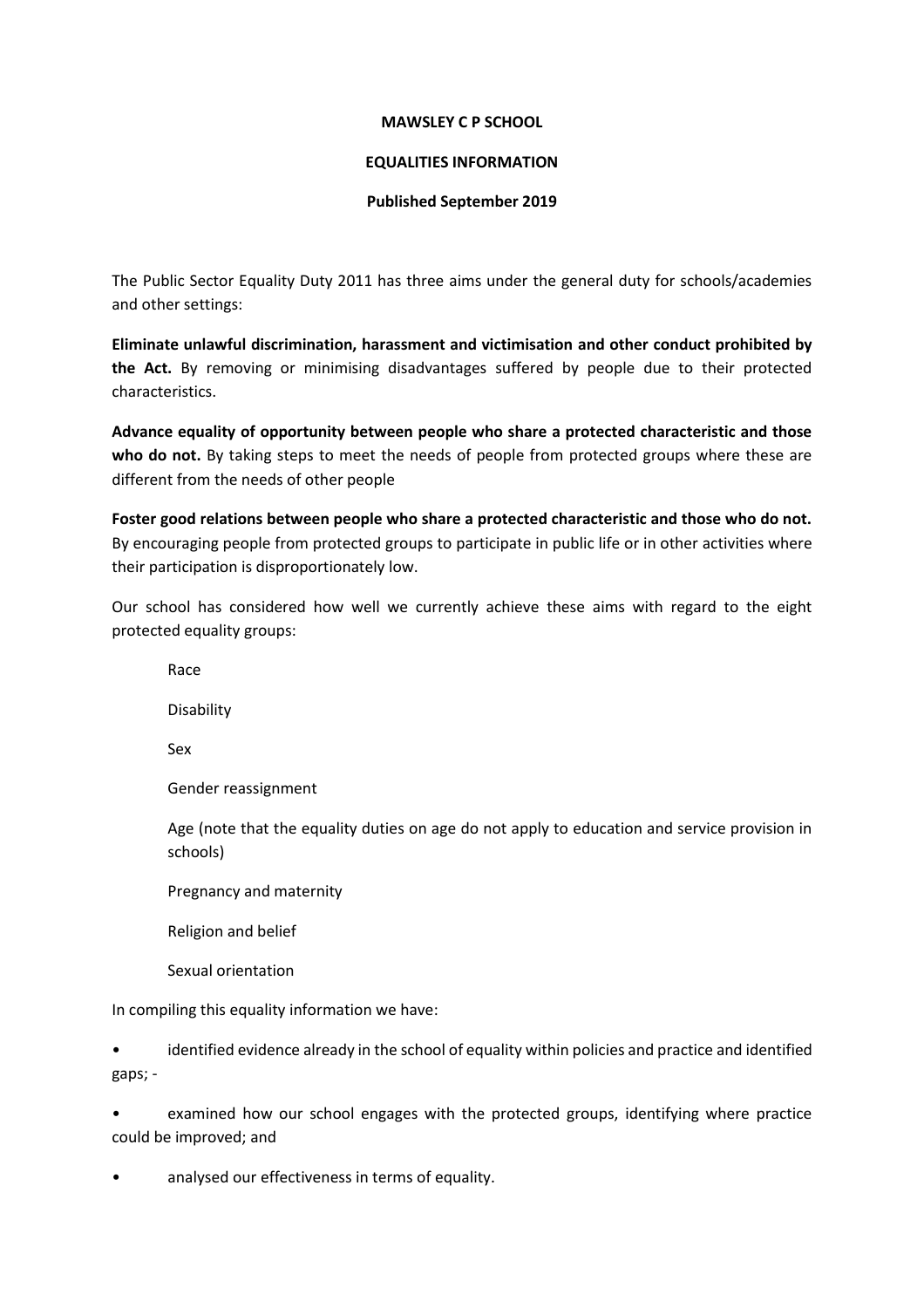As we have fewer than 150 staff, we are exempt from the requirement to publish equalities information regarding our employees. However, we have collected relevant information (and we continue to monitor that information) to enable us to conduct equality analysis on our employment policies and practices on an ongoing basis.

# **1. SUMMARY OF OUR EQUALITIES EVIDENCE - PUPILS**

#### **Race**

In relation to race, the evidence we hold tells us that the make-up of our school population reflects that of the community from which it is drawn.

Attainment at the end of Key Stage 2 in 2019 showed that most pupils from different ethnic minority groups achieved at or above the expected standard in all subjects. The school actively monitors attainment and progress of children from different ethnic minority groups and no trend or significant difference to attainment levels and progress compared between ethnic groups has been noted.

Very occasionally children may use inappropriate terms with regard to race. These are always dealt with quickly and in an age appropriate way. There have been no sustained incidents relating to race.

Attendance levels are broadly similar to those of non-ethnic minority pupils.

Access and take up rates for after-school clubs is broadly similar to those of non-ethnic minority pupils.

#### **Disability**

According to information given on our data collection sheets, we have 21 pupils with physical or mental impairment, or both, for which the school has measures in place to meet their individual needs. The number of SEND pupils in school has been increasing over recent years.

In conducting our analysis, we also considered all pupils with SEN (where that SEN was not due to the pupil being gifted and talented), as pupils with SEN are deemed to be disabled for the purposes of the equality duties.

Our SEND children perform at a comparatively lower standard to their non-SEND peers due to their complex range of needs and the personalised curriculum and/or timetables that are put in place for them as a result. However all avenues of engagement and differentiation are utilised to support our SEND children to make progress and reach the individual targets that are set for their attainment.

There have been a small number of exclusions of disabled (SEND) pupils and an isolated incident of bullying which was dealt with in accordance with the school's anti-bullying policy.

Attendance levels are below those of non-disabled pupils, but particular disabilities do affect attendance levels for particular pupils.

Access to extra-curricular clubs is specifically adjusted to support children with SEND, enabling them to access whichever clubs they wish to attend. Staff take specific steps to actively engage SEND pupils to encourage them to participate in our extra-curricular clubs.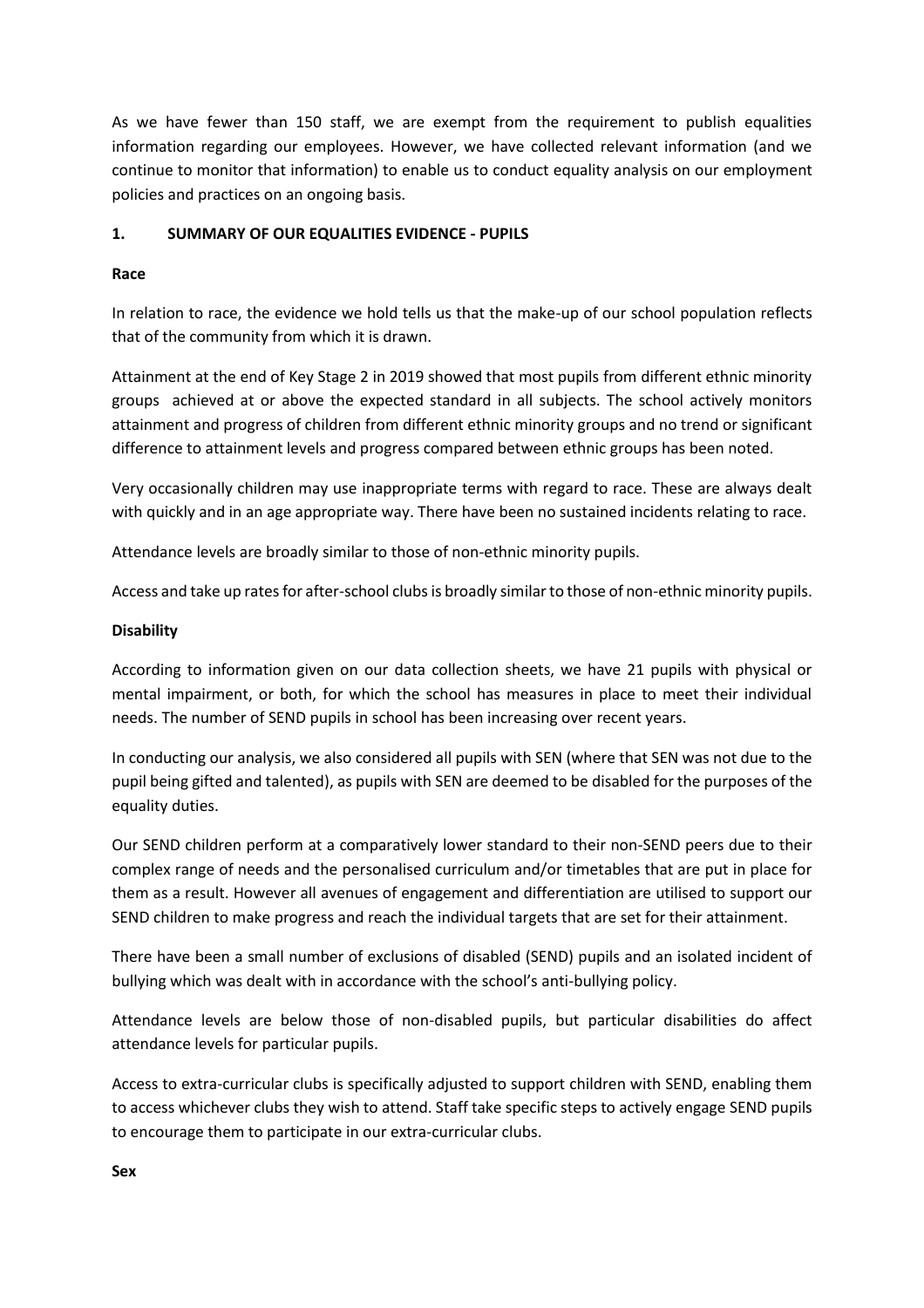At the end of KS2, in Reading, the percentage of girls attaining the expected standard and above was 95%. For boys this percentage was 75%.

In Writing, there was a similar pattern with 95% of girls attaining the expected standard or above, whereas boys 72% achieved this standard.

In Mathematics, 83% of girls attained expected level or above and 67% of boys.

The results of the cohort have been scrutinised and evaluated and, as a result, our equality objective for this year will focus on gender in order to seek to close the gap between the performance of the girls compared to the boys.

The annual school pupil questionnaire shows that the vast majority of girls and boys enjoy school and are very happy at school.

A significantly higher proportion of boys than girls have been excluded over the last three school years. This is due to the fact that to ensure safety of all children a very small number of boys have been excluded on multiple occasions, which is in line with national data that shows higher proportions of boys being excluded that girls. Such children have been considered for alternative provisions e.g. part time timetables, 1:1 support to avoid further/permanent exclusion. The governing board are also given a full analysis of all data on exclusions.

Any incidents of bullying that have occurred and which have been brought to the school's attention have always been dealt with appropriately and in accordance with school procedures.

Attendance levels for girls and boys have been good overall and our attendance is above that of national average.

Both girls and boys are well-represented in attendance figures for extra-curricular clubs with a wide range of clubs on offer for all children. Attendance at our clubs is closely monitored to seek to ensure that all different equality groups are well represented.

# **Gender reassignment**

We have concluded that this protected characteristic does not apply to any of our pupils.

# **Age**

The equality duties on age do not apply to education and service provision in schools.

# **Pregnancy and maternity**

We have concluded that this protected characteristic does not apply to any of our pupils.

#### **Religion and belief**

In relation to religion and belief, the evidence we hold tells us that the make-up of our school population reflects that of the community from which it is drawn. Data sheet information tells that the vast majority of pupils with a stated religion or belief are Christian. There are small numbers who state their religion as Muslim, Hindu and 'other'.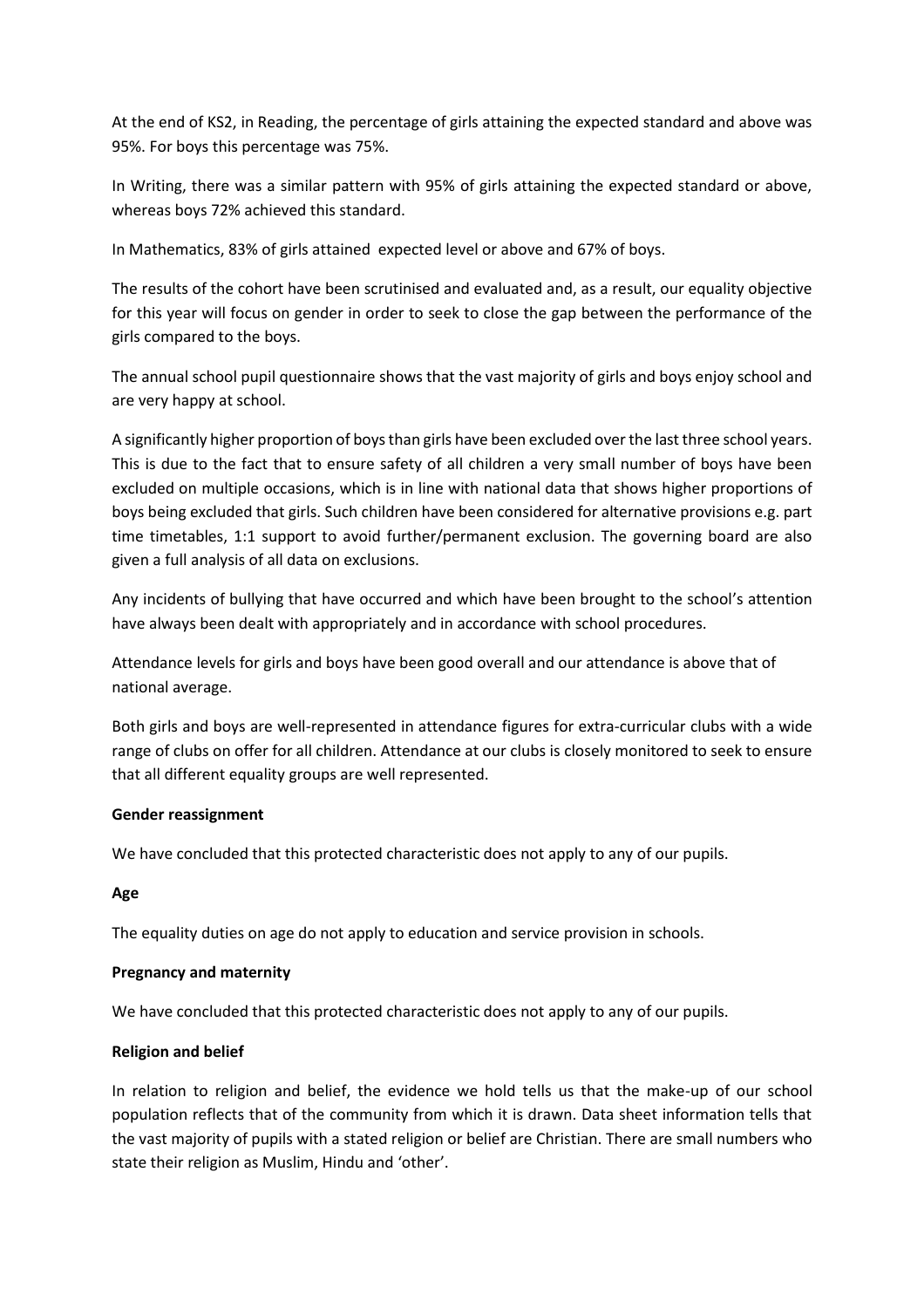There have been no reported incidents of bullying or name-calling relating to religion or belief.

#### **Sexual orientation**

To the best of our knowledge this protected characteristic is not relevant to any of our pupils.

#### **Goods and services**

We seek to ensure that the goods and services we buy are appropriate for the relevant protected groups within school.

We comply with all relevant Northamptonshire County Council requirements and best practice in relation to procurement, in order to avoid any unlawful discrimination in relation to our use of goods and services.

# **2. SUMMARY OF HOW WE CURRENTLY ENGAGE WITH PROTECTED GROUPS**

All parents and carers are encouraged to play a full part in the life of the school and, in relation to disability, reasonable adjustments to enable this will be made where appropriate. The school works with parents, carers and the community to develop positive attitude towards equality and to address any specific concerns or incidents.

We consult with staff, parents and carers and pupils about their opinions on the impact of our policies. Parents receive an annual questionnaire about the school, and this now seeks to find out how parents and carers view the work of the school in regard to equality. This year 96% of those responding strongly agreed/agreed that the school promotes equality, 2% disagreed and 2% didn't know.

We engage with all pupils via their day-to-day relationships with staff in the classroom and elsewhere in school. We also have an elected School Parliament which actively seeks feedback on equality issues and will do so again in September 2019.

The school also seeks feedback on a regular basis from the wider community via open school community events and publicised communications on social media. Social media within the village e.g. Mawsley Village facebook page is also used to keep up to date with current issues within the local community.

We engage informally with all interested parties at school events.

#### **3. SUMMARY OF OUR EQUALITY ANALYSIS**